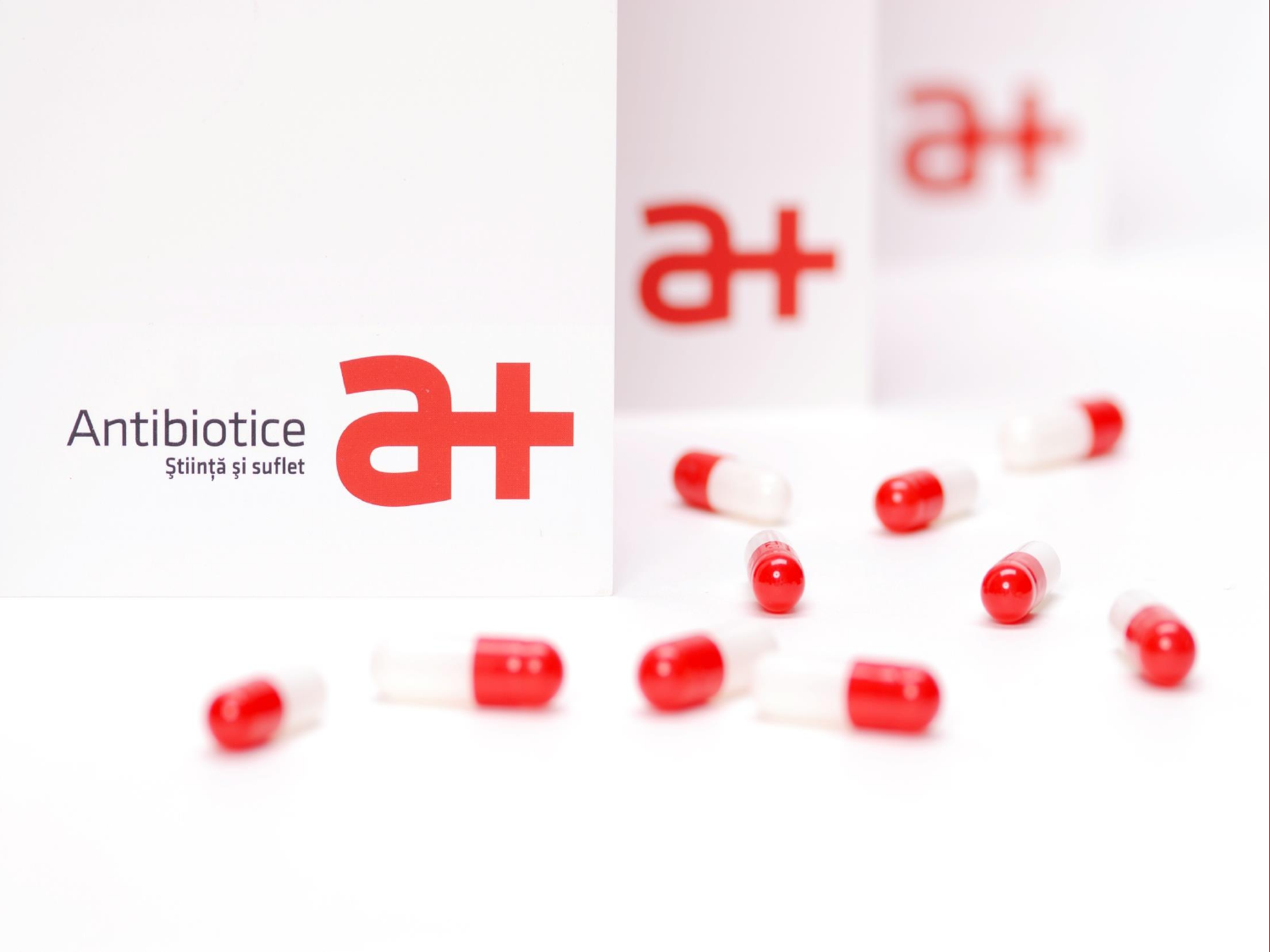

## **Tradition means continuity and recognition**

#### $\blacktriangleright$ ➢ **1955**

Only a decade after the synthesis of Penicillin, Antibiotice began its activity and became the first producer of this active substance in Romania and in South-East Europe.

#### ➢ **1995-1990**

The manufacturing structure has developed, especially for active substances, sterile powders for injection, ointments and suppositories.

#### ➢ **1990-1999**

Antibiotice has redefined its manufacturing structure and has invested in the domestic and international marketing. Antibiotice has been listed on the Bucharest Stock Exchange - category I since 1997.

#### ➢ **2000-2010**

Our company has invested heavily (EUR 60 million) in the modernization of technologies, in modern, competitive equipment and in the certification of quality systems to meet the GMP and US FDA standards;

Antibiotice has obtained the Food and Drug Administration (FDA) approval for the manufacturing line of Nystatin and for the manufacture of sterile injectable powders, which has allowed the export of the first injectable drugs and Nystatin to the U.S. market;

Our company has launched a new brand identity (a new logo - "a+" and a new slogan - "science and soul") that have been communicating the modernization and structural changes of the organization.

#### ➢ **2010-2015**

The company has opened its own Center for Drug Evaluation (CEM);

Antibiotice has become the first European company prequalified by WHO for anti-tuberculosis products.

USP reference standard for Nystatin.

#### ➢ **Present day**

World leader in the production of Nystatin. Strong orientation towards business internationalization and new partnerships.

Our company has business representative offices in: Vietnam, Republic of Moldova, Ukraine and Serbia.

The manufacturing activity is performed on 8 GMP and FDA authorized manufacturing lines;

The product portfolio contains 150 drugs from 12 therapeutic classes.

2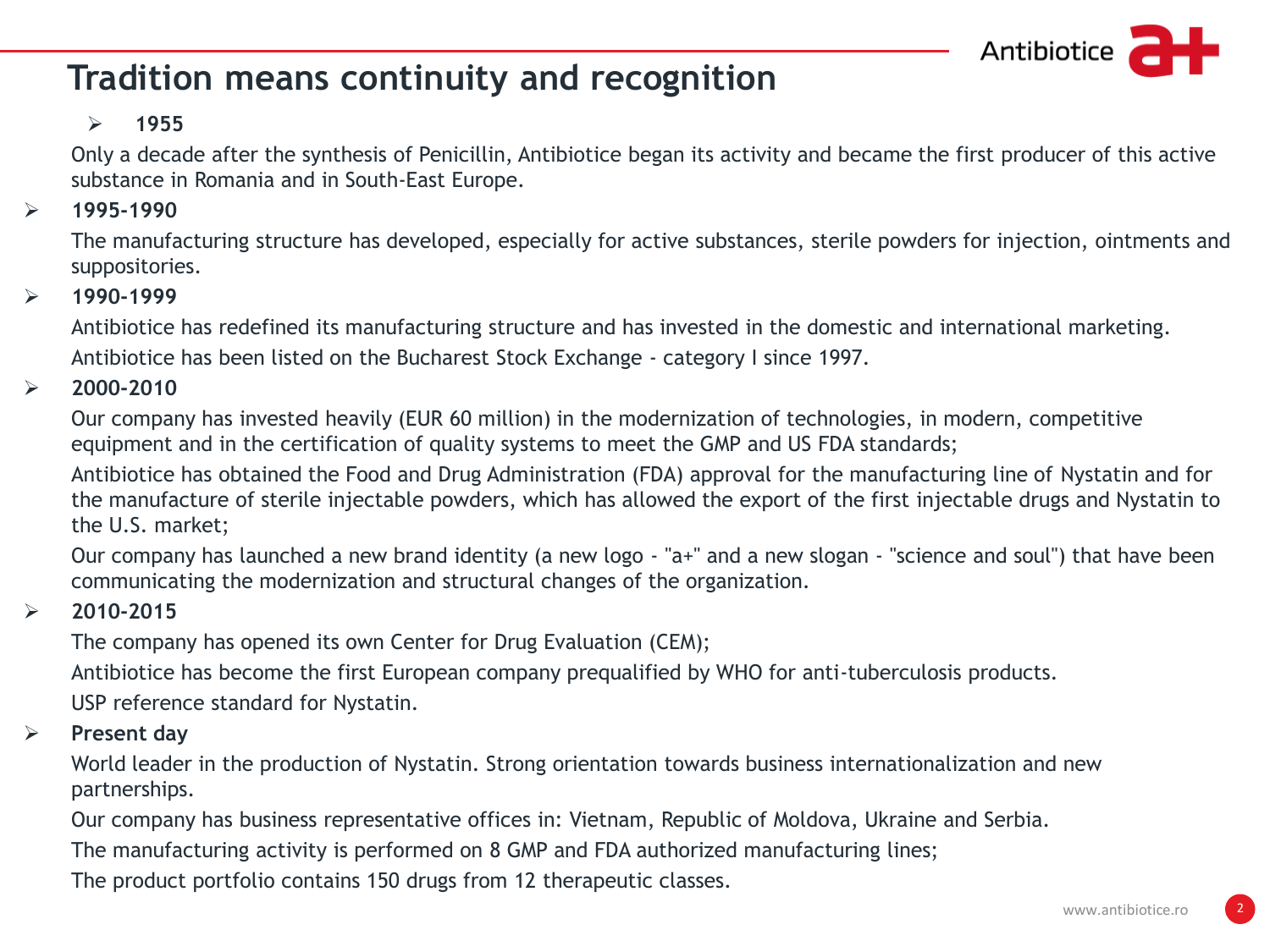

## **Investors Antibiotice SA on the capital market**



- MINISTERUL SANATATII (\*)
- S.I.F. OLTENIA (\*)
- **BROADHURST INVESTMENTS LIMITED**
- S.I.F. TRANSILVANIA
- S.I.F. BANAT-CRISANA S.A.
- A INVEST
- **FOND DE PENSII ADMINISTRAT PRIVAT** ARIPI/GENERALI S.A.F.P.P.
- FOND DE PENSII ADMINISTRAT PRIVAT METROPOLITAN LIFE
- **FDI BT MAXIM ADM. BT ASSET** MANAGEMENT SAI S.A.
- S.C. DEDEMAN S.R.L.
- Other shareholders (41.827 shareholders)

REMARK: (\*) - Significant shareholders, according to Law no. 24/2017, Art. 2, Paragraph 2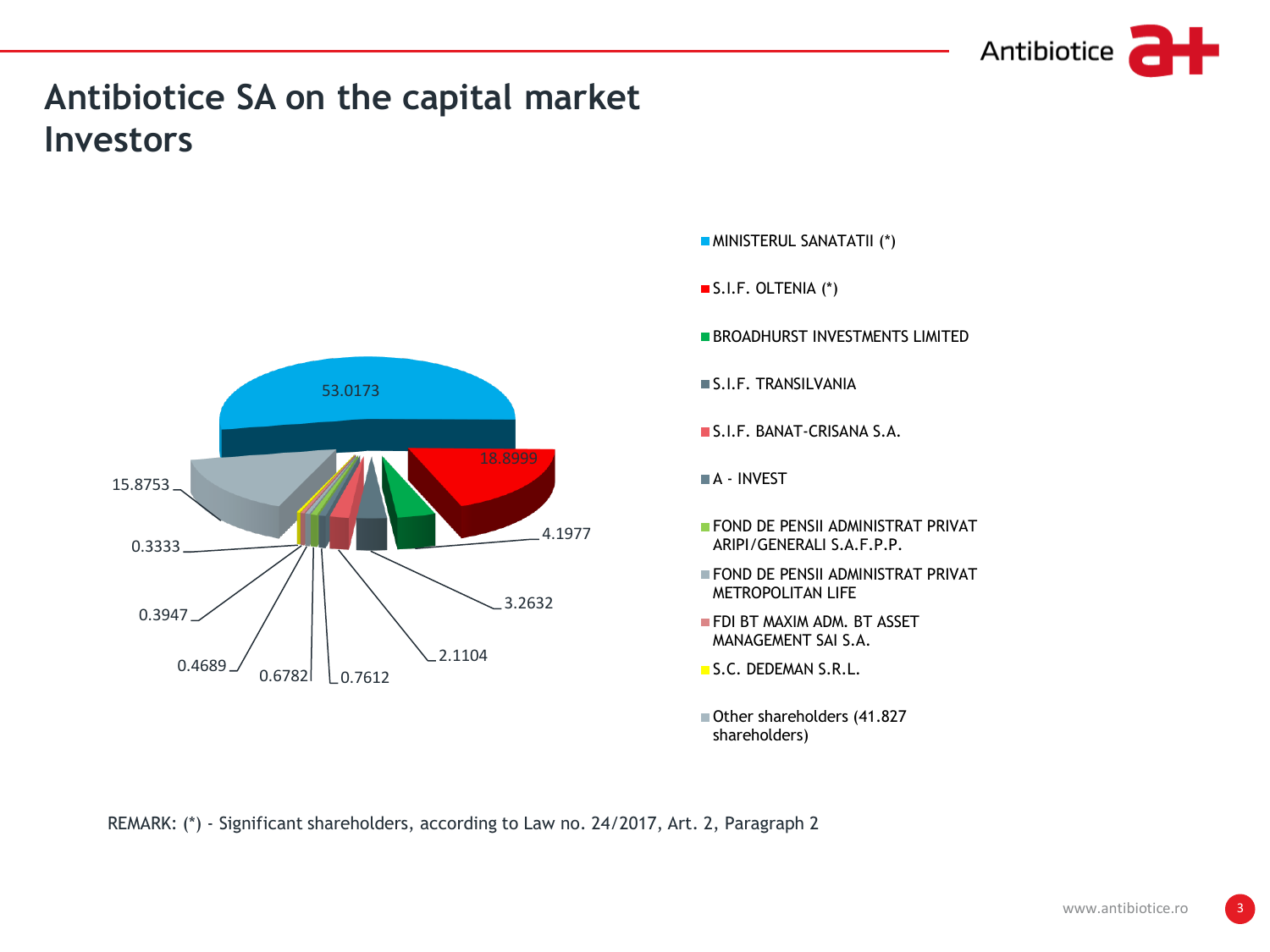

## **Antibiotice SA in the pharmaceutical market in Romania**

❑ During the first semester of 2019 the value of the company's sales was RON 167 million (15.9% of the relevant market), experiencing an increase by +1% compared to the similar period of 2018;

❑ The prescription products (RX) account for 80.8% of the total sales value (RON 135 million). During the same period, products without a prescription (OTC) account for 19.2% of the total (RON 32.1 million), experiencing an increase of +3.8% compared to last year.

❑ Antibiotice SA ranks: 1st place on the relevant market (15.9% market share), 5th place on the generic and OTC segment (4.6% market share) and 19th place on the total pharmaceutical market (1.84% market share).

❑ During the first semester of this year, Antibiotice SA has maintained its leading position in the segment of generic and OTC medicines marketed in hospitals, with a market share of 15.7%.

❑Antibiotice SA ranks 16th out of 221 companies in the top of non-prescription medicines and food supplements (OTC).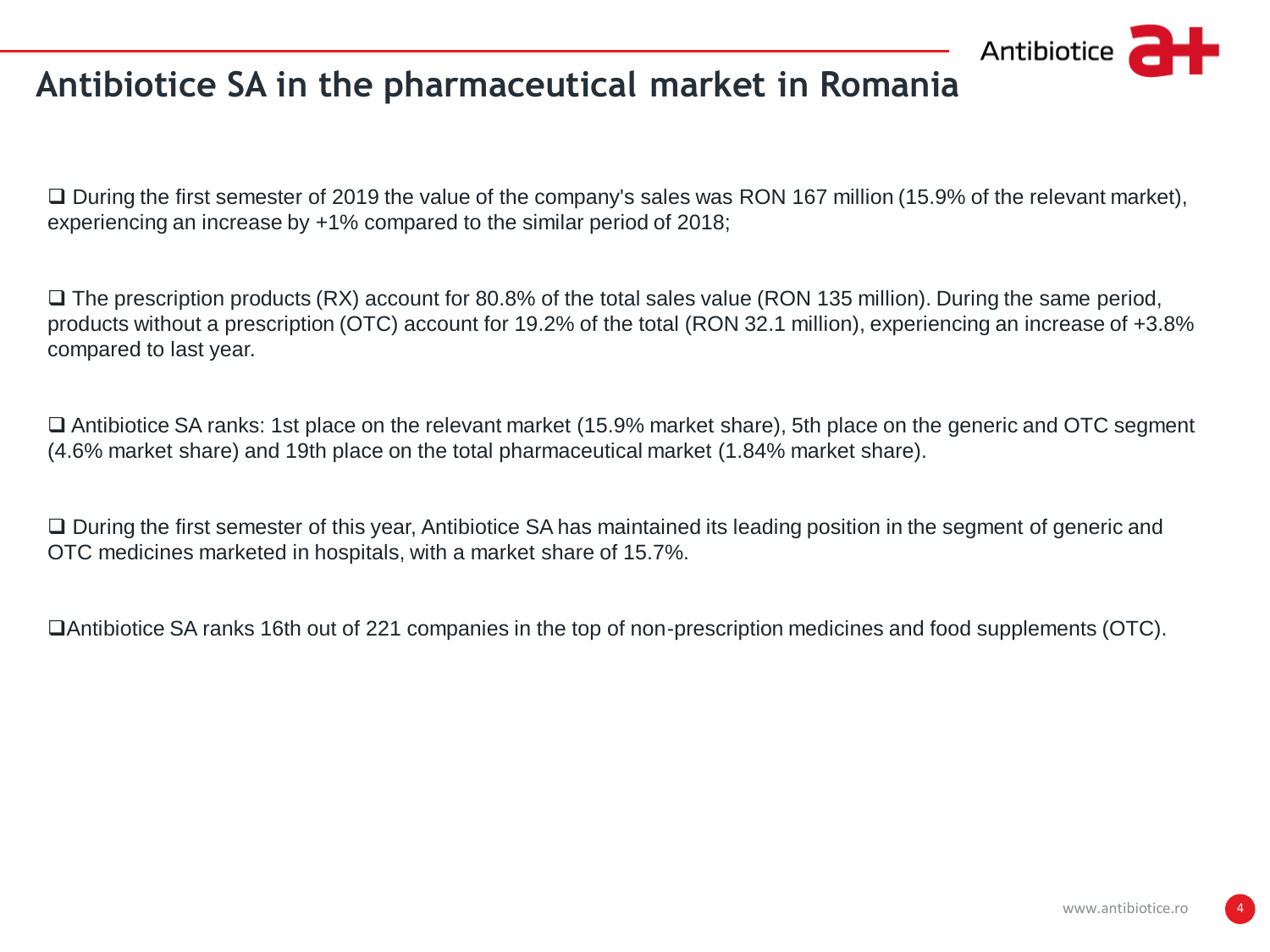## **A partner of the health system in Romania**

Our company is present in all over the 500 hospitals and in over 4000 pharmacies in Romania; 37 of medicinal products considered essential by the WHO for the treatment of patients are manufactured in the city of Iasi;

Our company permanently provides a safety stock in the distributor's warehouses;

Our company supports health programs – it is the main supplier of products within the national program for the treatment of patients with tuberculosis.

Our company provides access to treatment for most medical and surgical specialties:

- Infectious diseases;
- Intensive care;
- Cardiovascular diseases;
- Dermatological and rheumatic disorders;
- Digestive tract disorders;
- Disorders of the central nervous system.



**Dermatological and rheumatic disorders**

Antibiotice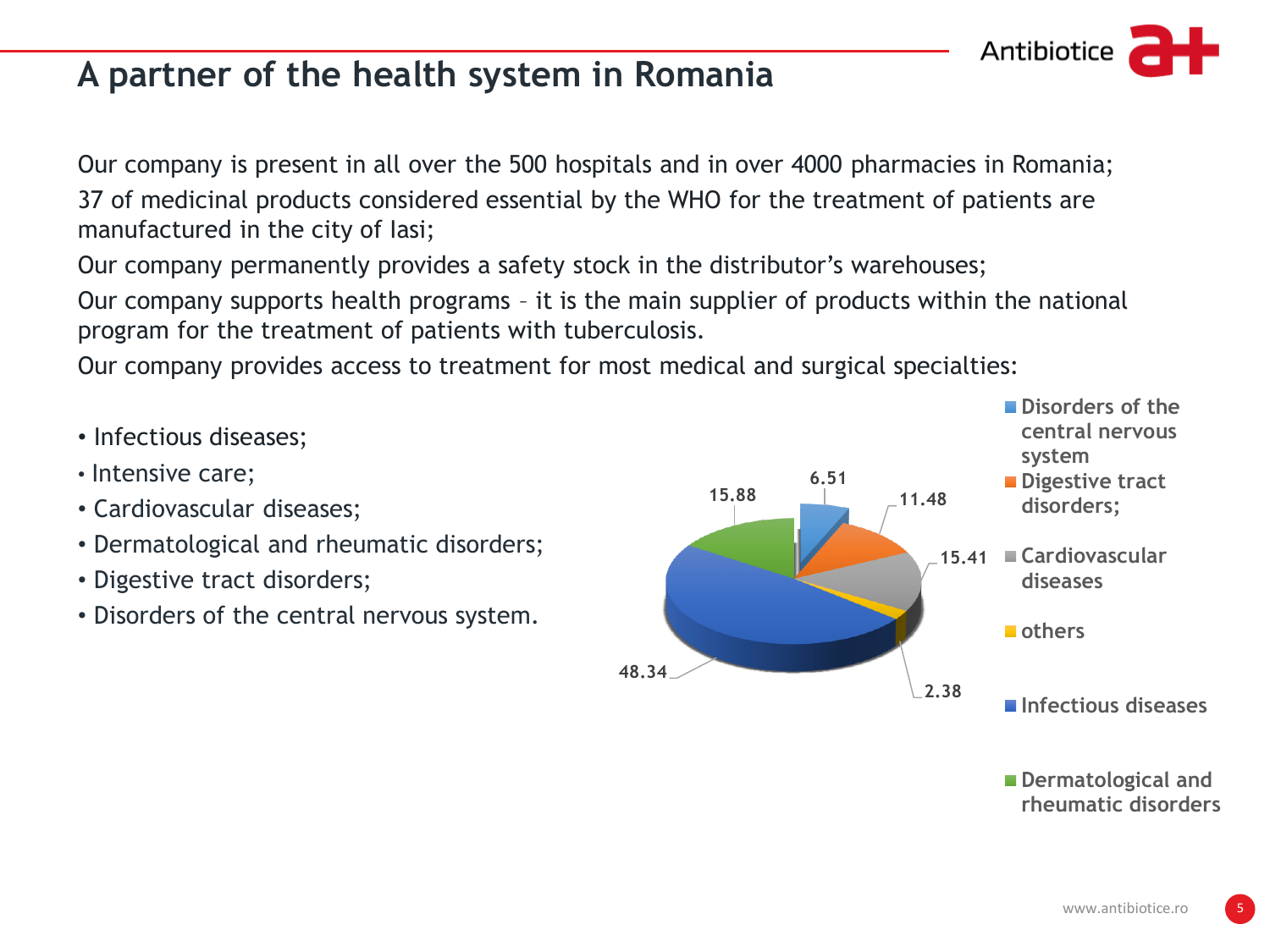## **The production of Antibiotice**



## **During the first semester of 2019 Antibiotice has manufactured:**

- **320 million pharmaceutical units** in the form of tablets, capsules, parenteral products, topical products (ointments, creams, gels), suppositories and pessaries;
- During the first semester of 2019 the value of the production manufactured for export (Nystatin and finished products) has accounted for 28.6% of the total value of the products manufactured on the platform;
- The total value of the production amounted to RON 228.4 million.

During the first half of 2019, starting with February, through the measures and investments implemented we achieved the compliance with the serialization process of prescription drugs in accordance with the EU Directive 62/2011, which made it possible to continue the sales of products on the European and U.S. markets.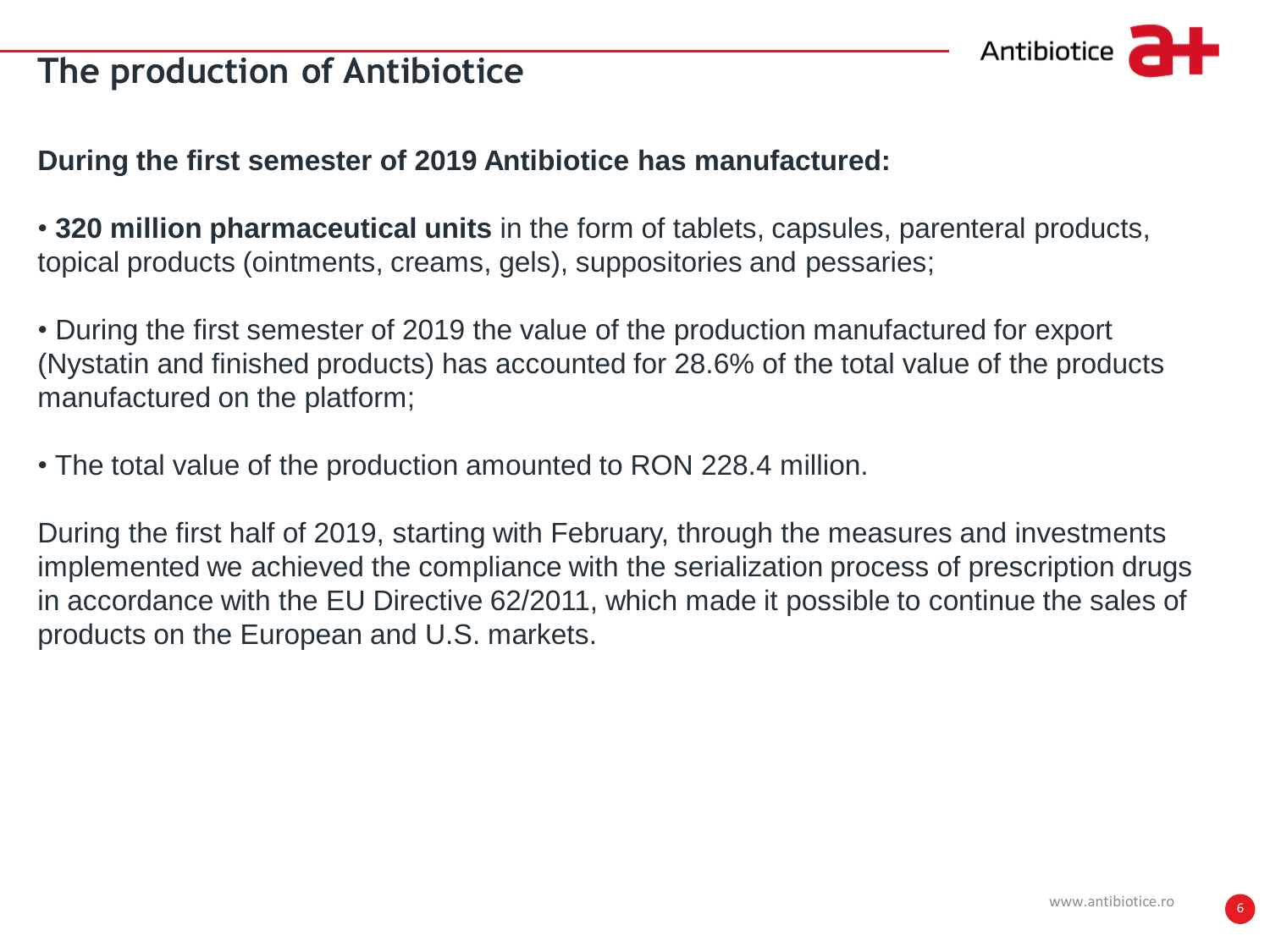

## **Research & Development**

- $\triangleright$  In 2019 the research product pipeline includes a number of 15 projects, of which: 1 injectable product, 4 projects of topical forms and 10 projects of solid oral forms. These projects cover the therapeutic classes that define the portfolio of Antibiotice: oral antiinfective drugs, injectable anti-infective drugs, dermatological drugs, non-steroidal antiinflammatory cardiovascular drugs, digestive system drugs and drugs for women's health. During the first half of 2019 these products were in different stages of development.
- $\triangleright$  During the first semester of 2019, concurrently with these new research projects, activities have been carried out to optimize the products from the company's portfolio, in order to internationalize them, as follows: 5 injectable products, 2 topical products and 4 oral solid forms products.
- $\triangleright$  During the first half of 2019, 2 new products in 3 concentrations were added to the portfolio of anti-infective drugs, which is representative for the company both nationally and internationally. A new dietary supplement was also notified.
- $\triangleright$  For the international market, 3 new Marketing Authorizations for Antibiotice brand medicines for 2 countries from the CIS and Europe areas have been obtained.

7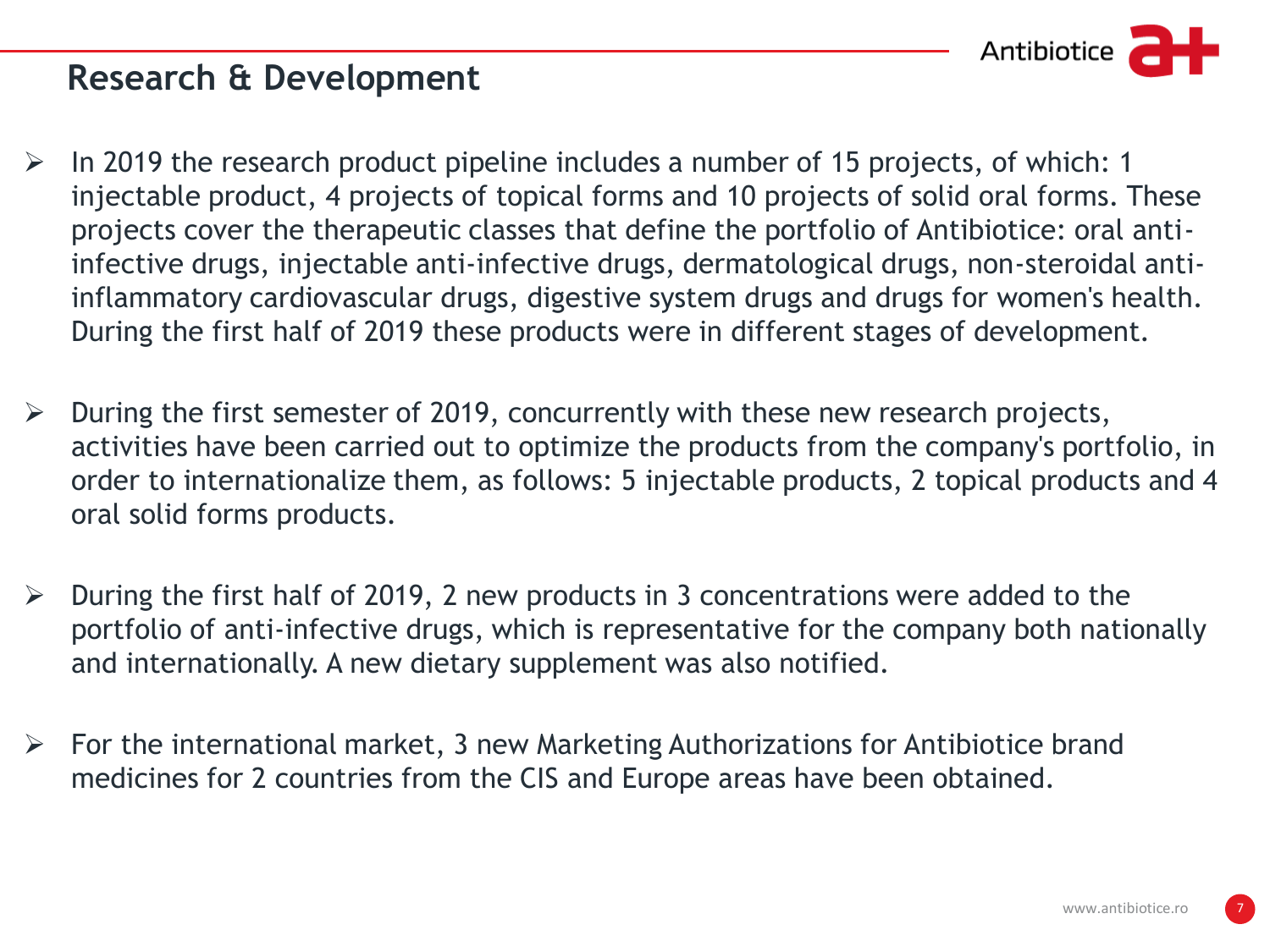during the similar period of 2018 **The export increased by 6.34% compared to the export made** 

| <b>TYPE OF PRODUCT</b>   | <b>SEM I</b><br>2018 | <b>SEM I</b><br>2019 | <b>Variation</b><br>% |
|--------------------------|----------------------|----------------------|-----------------------|
| <b>NYSTATIN</b>          | 36, 129, 359         | 38,715,323           | 7.16%                 |
| <b>FINISHED PRODUCTS</b> | 31,852,655           | 33,575,462           | 5.41%                 |
| <b>TOTAL (LEI)</b>       | 67,982,014           | 72,290,784           | 6.34%                 |

*The main development directions of Antibiotice SA strategy on international markets:*

• Developing the presence in the territories in which Antibiotice has an open representative office: **din cifra de**  Vietnam, Ukraine, Moldova and Serbia;

• Increasing the market share on regulated markets, especially on the U.S. market;

• Developing/consolidating the company's presence on current markets and adapting the product portfolio to potential external markets according to the local consumption specificity;

• Developing new business models and partnerships on foreign markets, which will accelerate the development of the company internationally;

• Maintaining the position of world leader for the production of Nystatin active substance;

*The main destinations* for the Antibiotice products (Finished Products and Nystatin) during the first half of 2019 were: Asia (35%), North America (20%) and Europe (15%). The sales in these areas accounted for about 70% of the sales made on foreign markets.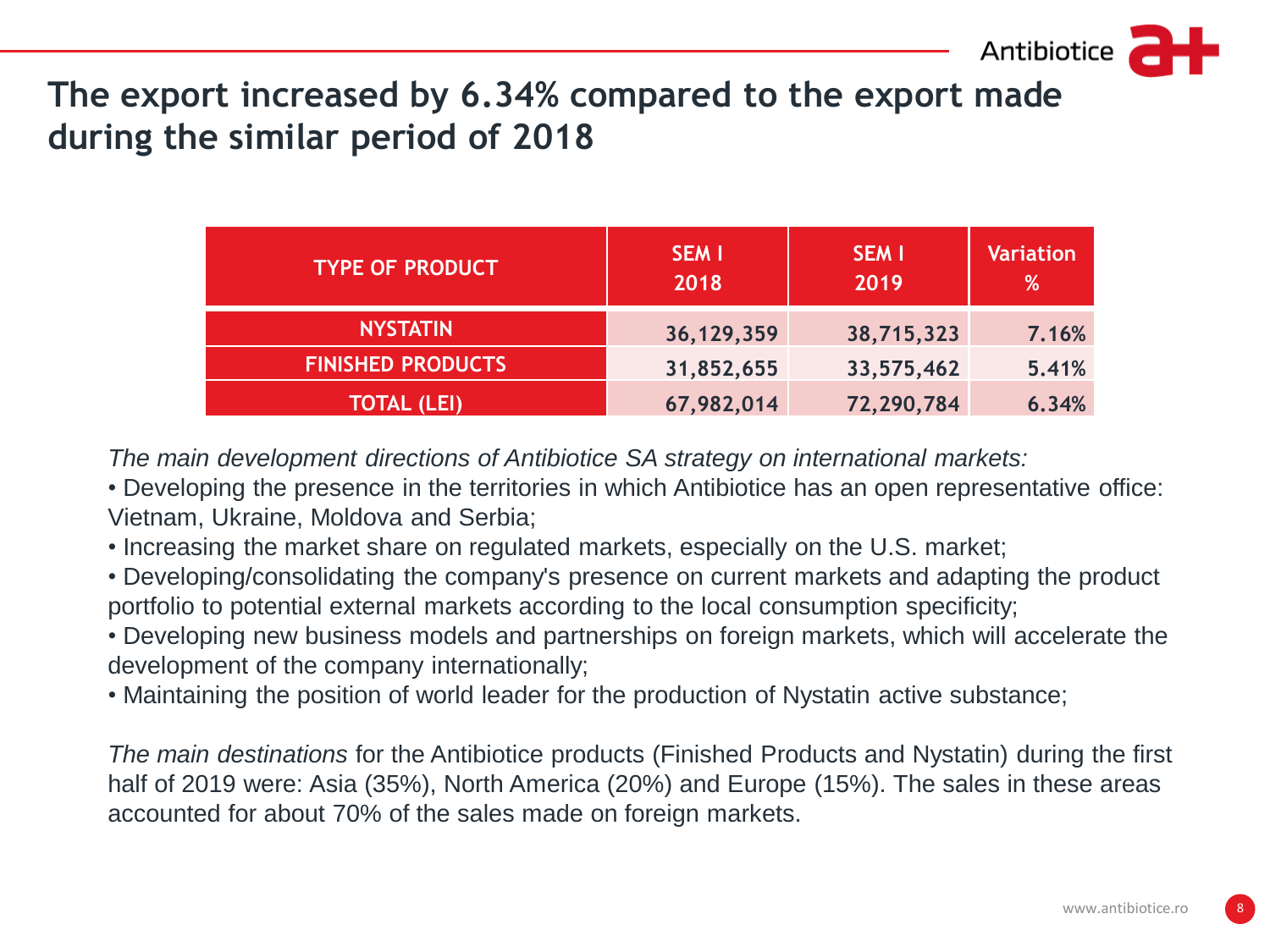

## **Together we create value**

*THE STRUCTURE OF THE STAFF ON 30.06.2019*



*Structure of the higher education staff*



**Medici,farmacişti**

**Ingineri chimişti, chimişti, fizicieni**

**Economişti**

**Ingineri diverse specializări**

**Biologi**

**Specialişti I.T.**

**Alte domenii de specialitate**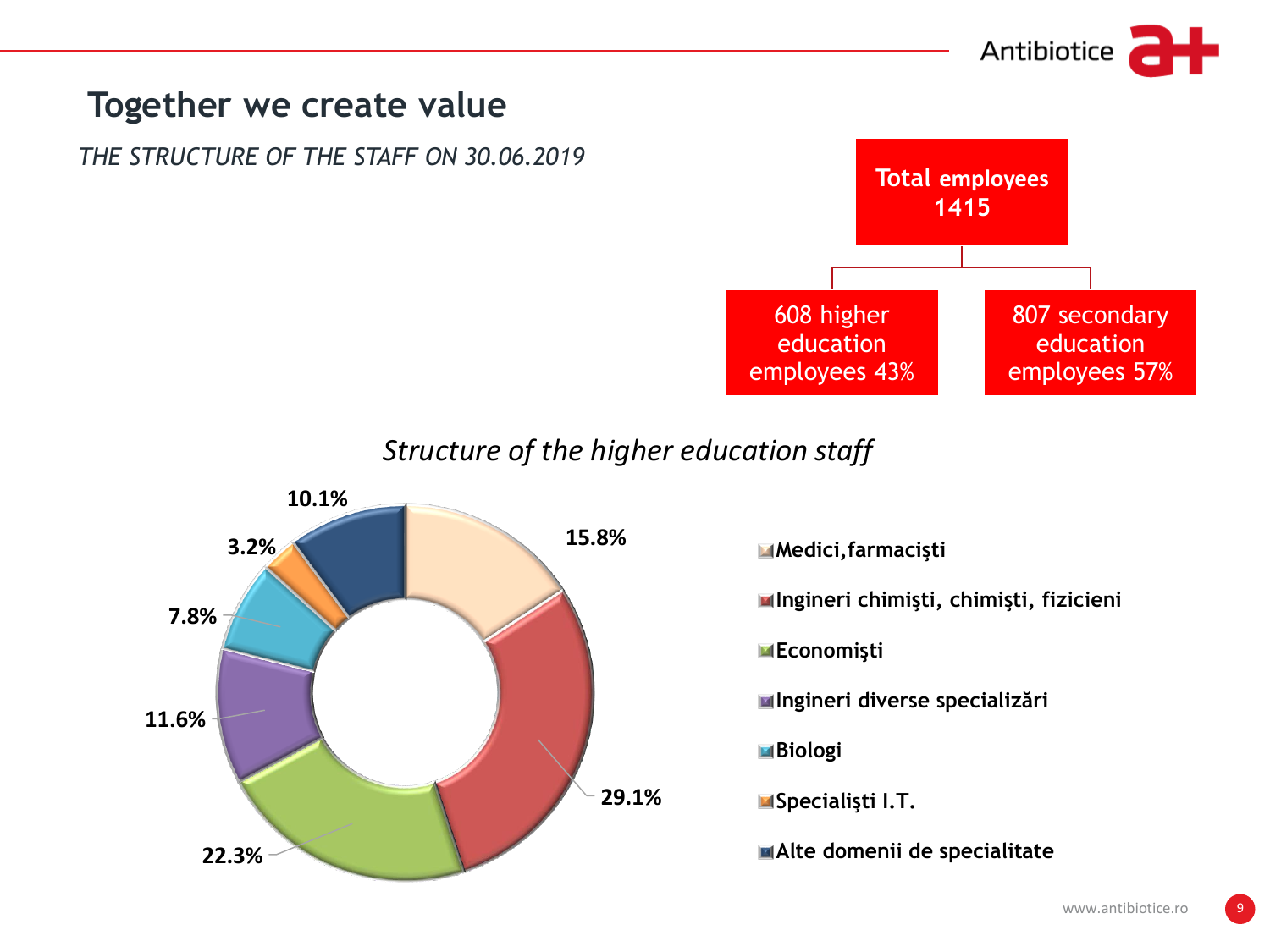## **We are responsible for people, community and environment**

We manufacture medicinal products with science, but at the same time we put our soul into what we do to always stay close to people. Antibiotice assumes the responsibility to contribute as a "good citizen" to the life of the community and it is directly involved in the development of a better society and for a cleaner environment

#### **Corporate Social Responsibility projects**

### **HEALTH**

*"The Antibiotics of the Third Millennium" "Donate blood! Put your soul to life!"*

#### **EDUCATION**

*The "Science and soul" scholarships We invest in excellence - we support national and international Olympic students – in partnership with the General School Inspectorate* 

### **SOCIAL**

*"The power of deed is in our power" - carried out by the Antibiotice "Science and Soul" Foundation*

#### **ENVIRONMENT**

*Antibiotice has been supporting the "Earth Hour" for 11 years The school orchard*

Antibiotice

10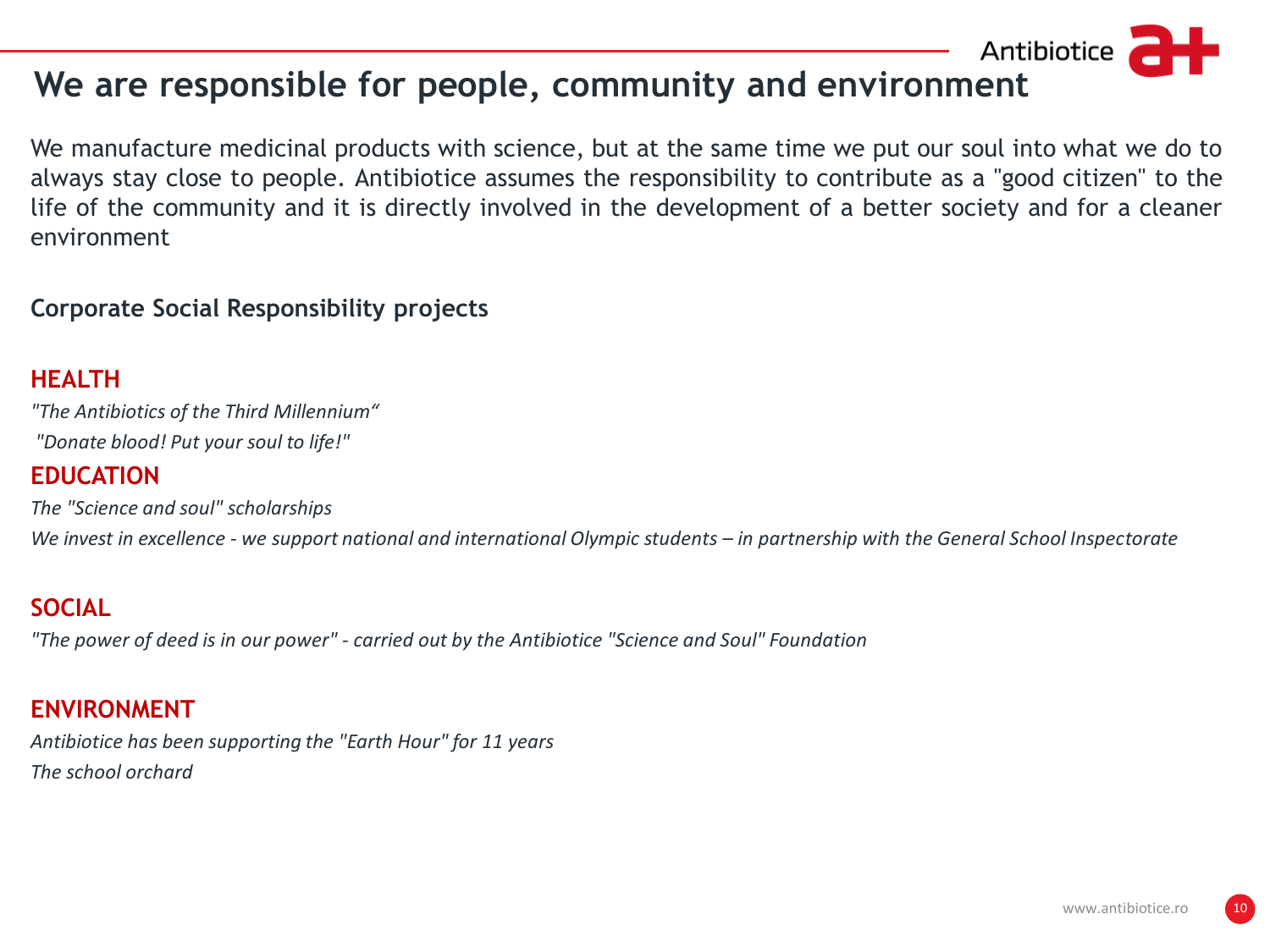

## **The situation of the overall result**

During the first semester of 2019, compared to the similar period of the previous year and following the strategic objectives with focus on the internationalization of the business, the sales revenues experienced an increase of 9%, due mainly to the increase of sales on the international market.

|                                                       | <b>Exercitiul financiar</b> |              |                           |
|-------------------------------------------------------|-----------------------------|--------------|---------------------------|
|                                                       | 30.06.2018                  | 30.06.2019   | 30.06.2019/30.0<br>6.2018 |
| A                                                     |                             |              | $3=2/1$                   |
| Sales revenues                                        | 157.700.486                 | 172.391.095  | 1,09                      |
| Other operating revenues                              | 14.810.614                  | 18.686.567   | 1,26                      |
| Revenues relative to costs of product stocks          | 23.440.792                  | 26.243.033   | 1,12                      |
| Capitalized income generated by the entity's activity | 1.549.525                   | 2.568.485    | 1,66                      |
| Expenses with raw materials and consumables           | 73.332.578                  | 78.018.365   | 1,06                      |
| Staff-related expenses                                | 41.996.215                  | 46.888.473   | 1,12                      |
| Expenditure on amortization and depreciation          | 9.800.119                   | 10.329.494   | 1,05                      |
| Other operating expenses                              | 50.067.426                  | 57.508.252   | 1,15                      |
| <b>Operating profit</b>                               | 22.305.079                  | 27.144.596   | 1,22                      |
| Net financial income                                  | $-1.460.910$                | $-2.220.989$ | 1,52                      |
| Pre-Tax Profit                                        | 20.844.169                  | 24.923.607   | 1,20                      |
| Expenses with tax on profit and other taxes           | 741.122                     | 2.604.531    | 3,51                      |
| Profit                                                | 20.103.047                  | 22.319.076   | 1,11                      |

**Operating profit** 27.144.596 lei higher by 22%; **Pre-Tax Profit** 24.923.607 lei higher by 20%; **Profit** 22.319.076 lei higher by 11%**.**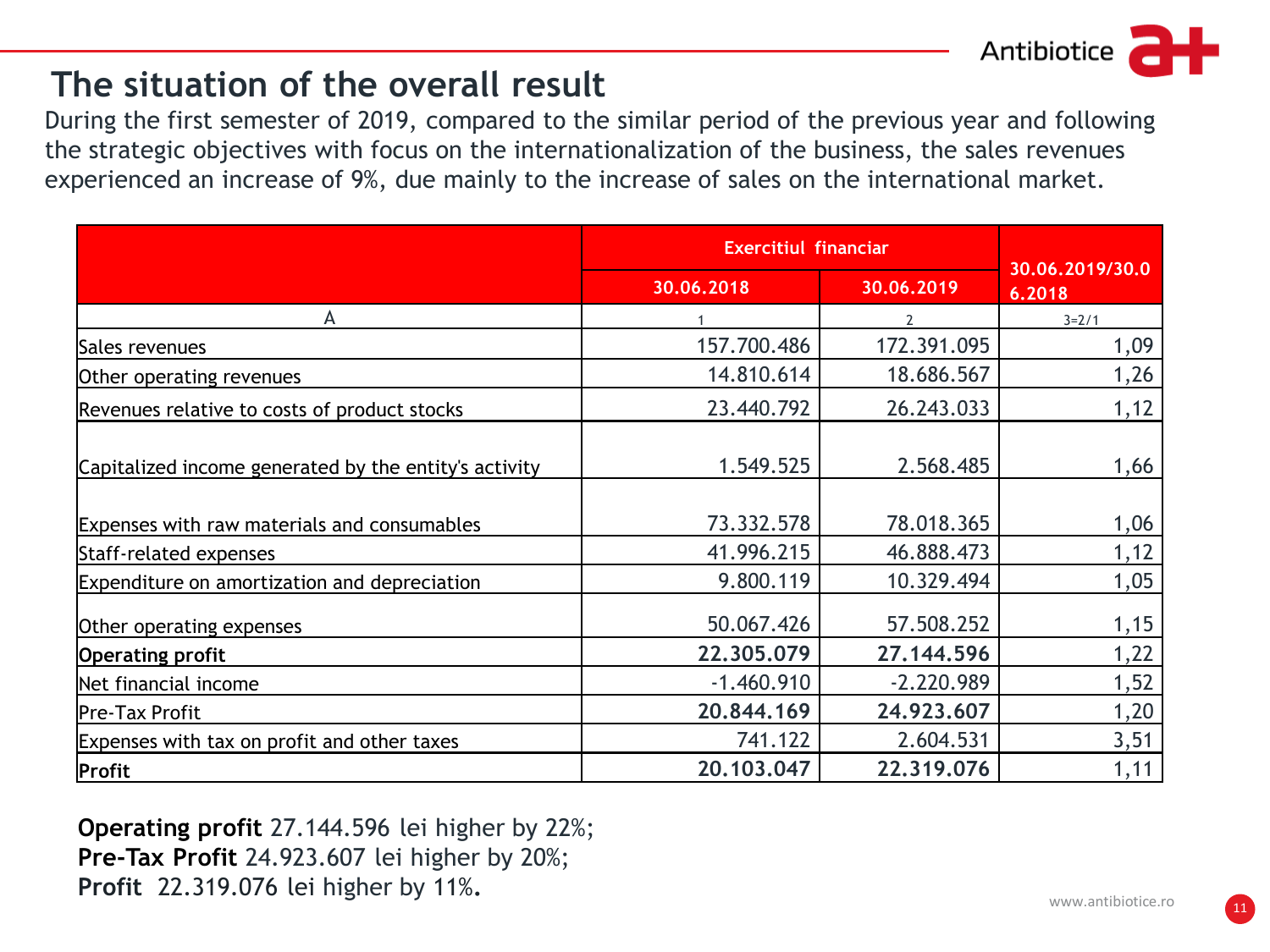### Antibiotice dtr

## **Statement of financial position**

|                                    | <b>Financial period</b> |              | 30.06.2019/31.12.2018 |
|------------------------------------|-------------------------|--------------|-----------------------|
|                                    | 31.12.2018              | 30.06.2019   |                       |
| 0                                  | $\mathbf{1}$            | $\mathbf{2}$ | $3 = 2/1$             |
| <b>ASSETS</b>                      |                         |              |                       |
| <b>FIXED ASSETS</b>                |                         |              |                       |
| Tangible fixed assets              | 310.640.665             | 316.959.046  | 1,02                  |
| Intangible fixed assets            | 15.028.716              | 16.134.982   | 1,07                  |
| <b>TOTAL FIXED ASSETS</b>          | 325.669.381             | 333.094.028  | 1,02                  |
| <b>CURRENT ASSETS</b>              |                         |              |                       |
| <b>Stocks</b>                      | 64.964.662              | 97.450.800   | 1,50                  |
| Trade and similar receivables      | 313.094.458             | 307.600.266  | 0,98                  |
| Cash and cash equivalents          | 2.376.682               | 3.612.663    | 1,52                  |
| <b>TOTAL CURRENT ASSETS</b>        | 380.435.802             | 408.663.729  | 1,07                  |
| <b>TOTAL ASSETS</b>                | 706.105.183             | 741.757.757  | 1,05                  |
| <b>LIABILITIES</b>                 |                         |              |                       |
| <b>CURRENT LIABILITIES</b>         |                         |              |                       |
| Trade and similar liabilities      | 67.171.084              | 76.126.997   | 1,13                  |
| Amounts due to credit institutions | 100.729.229             | 104.527.433  | 1,04                  |
| Tax and current tax liabilities    | 10.421.393              | 11.528.226   | 1,11                  |
| Subsidies for investments          | 637.008                 | 0            |                       |
| TOTAL CURRENT LIABILITIES          | 178.958.714             | 192.182.657  | 1,07                  |
| LONG-TERM LIABILITIES              |                         |              |                       |
| Subsidies for investments          | 2.489.791               | 3.192.430    | 1,28                  |
| Deferred tax                       | 25.266.930              | 25.498.134   | 1,01                  |
| Amounts due to credit institutions | 26.662.433              | 32.545.823   | 1,22                  |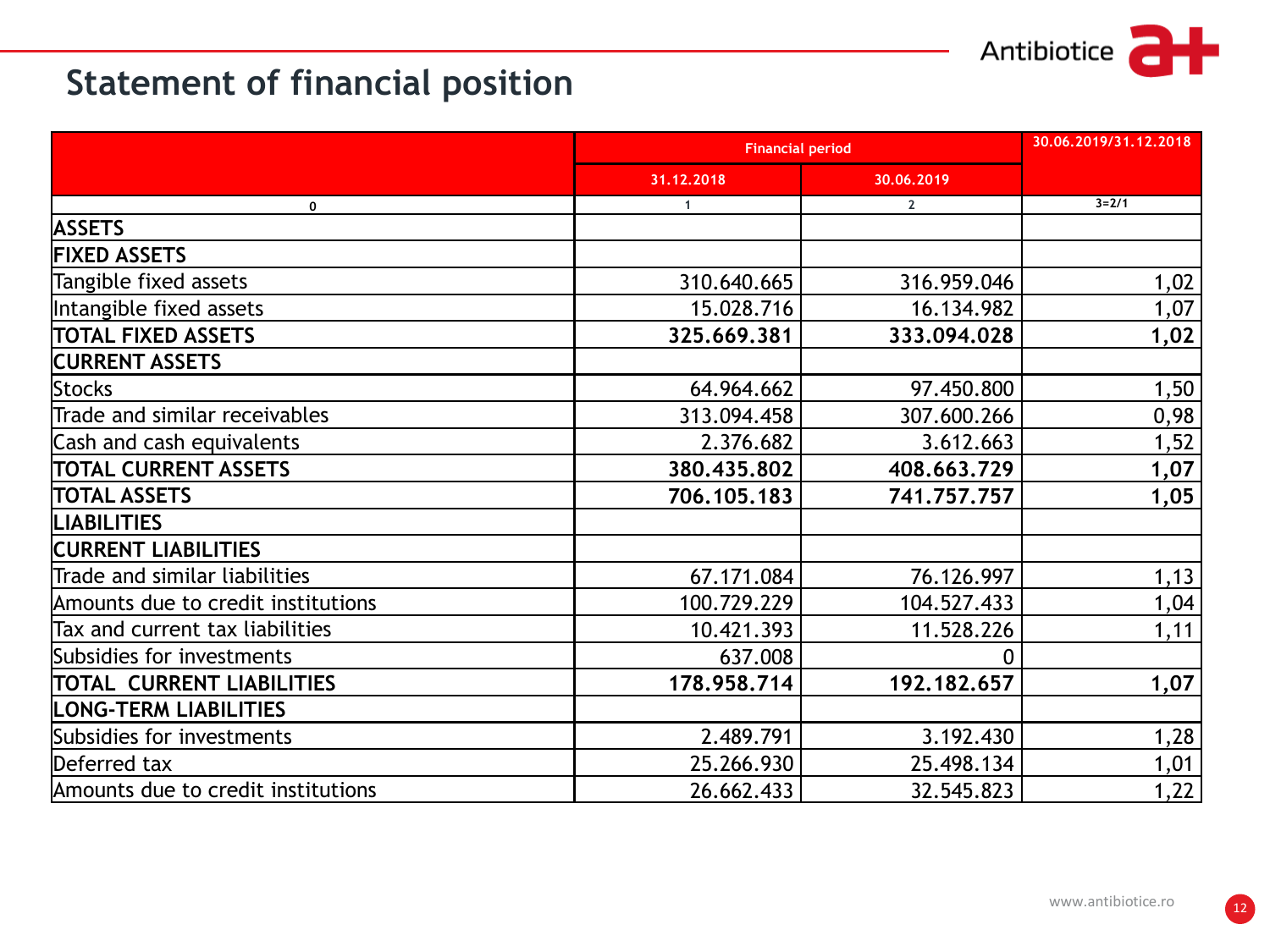## Antibiotice **at**

|                                       |               | <b>Financial period</b> |                       |
|---------------------------------------|---------------|-------------------------|-----------------------|
|                                       | 31.12.2018    | 30.06.2019              | 30.06.2019/31.12.2018 |
| 0                                     | $\mathbf{1}$  | $\mathbf{2}$            | $3 = 2/1$             |
| TOTAL LONG-TERM LIABILITIES           | 54.419.154    | 61.236.387              | 1,13                  |
| <b>TOTAL LIABILITIES</b>              | 233.377.868   | 253.419.044             | 1,09                  |
| Share capital and reserves            |               |                         |                       |
| Share capital                         | 264.835.156   | 264,835,156             | 1,00                  |
| Revaluation reserves                  | 53.459.597    | 52.110.023              | 0,97                  |
| Legal reserves                        | 13.426.761    | 13.426.761              | 1,00                  |
| Other reserves                        | 190.422.002   | 193.386.084             | 1,02                  |
| Retained earnings                     | $-60.182.699$ | $-57.738.387$           | 0,96                  |
| Distribution of profit                | $-23.537.290$ | 0                       | 0,00                  |
| Current profit                        | 34.303.788    | 22.319.076              | 0,65                  |
| <b>TOTAL EQUITY</b>                   | 472.727.315   | 488.338.713             | 1,03                  |
| <b>TOTAL EQUITY &amp; LIABILITIES</b> | 706.105.183   | 741.757.757             | 1,05                  |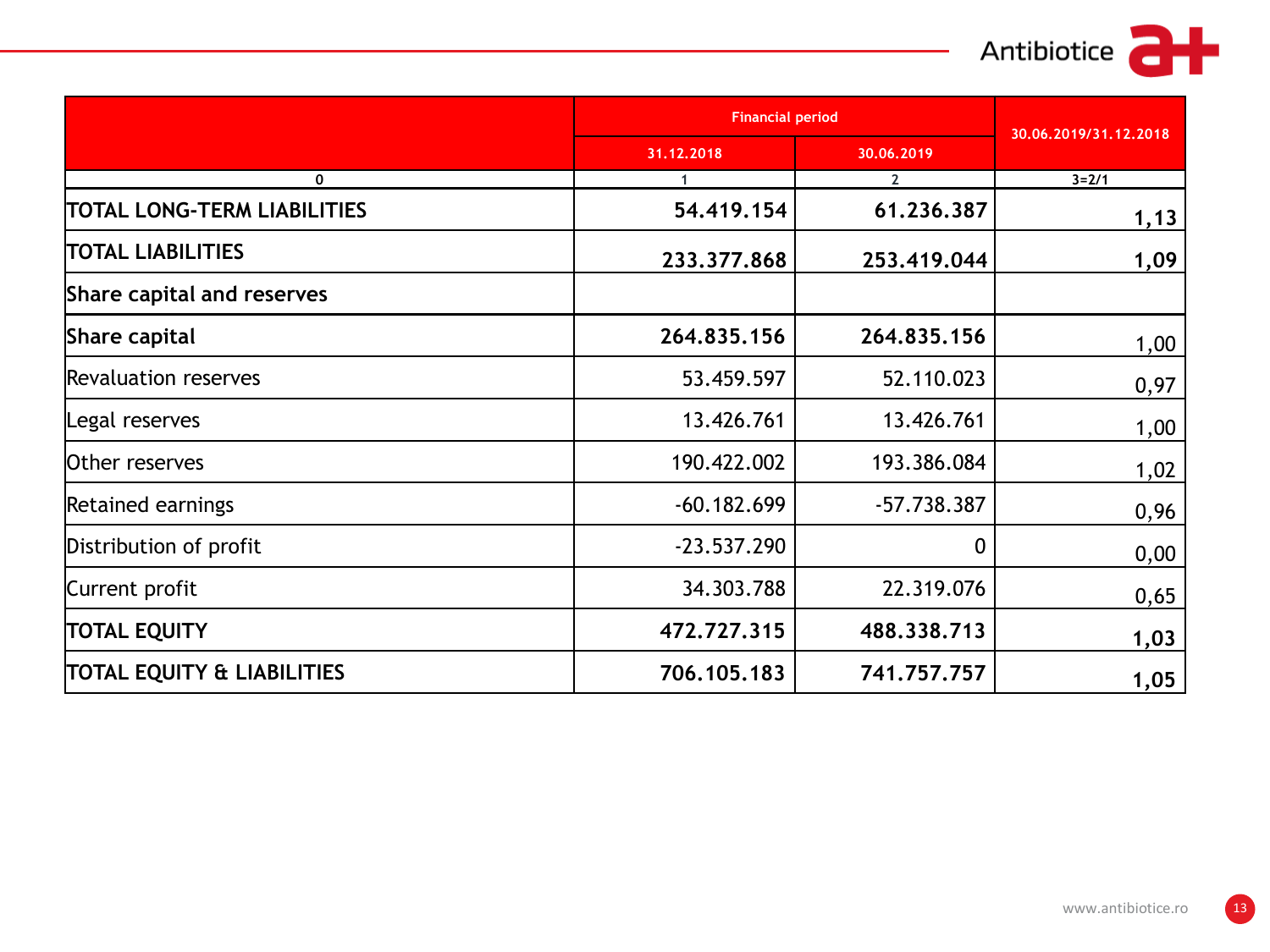

## Operational indicators

| <b>Indicators</b>                         | <b>Calculation method</b>                              | <b>Unit of measure</b> | 30.06.2018  | 30.06.2019  |
|-------------------------------------------|--------------------------------------------------------|------------------------|-------------|-------------|
|                                           |                                                        |                        |             |             |
|                                           |                                                        |                        |             |             |
| Current liquidity                         | Current assets / Current liabilities                   | number of times        | 2.04        | 2.11        |
| Level of indebtedness                     | Borrowed capital / Equity * 100                        | %                      | 28.94       | 28.07       |
| Turnover speed for client debit<br>litems | Average customer balance / Sales revenue<br>l* Time    | days                   | 322         | 303         |
| Fixed assets turnover speed               | Sales revenue / Fixed assets                           | number of<br>rotations | 0.65        | 0.52        |
| Return on equity (ROE)                    | Net profit/Equity                                      | $\%$                   | 4.25        | 4.57        |
| Return on assets (ROA)                    | Net profit / Total assets                              | %                      | 2.85        | 3.01        |
| Earnings per share (EPS)                  | Net profit/shares                                      | LEI/share              | 0.030       | 0.031       |
| Net profit rate                           | Net profit/Sales revenue                               | $\%$                   | 12.75       | 12.95       |
| Number of share                           | Subscribed and paid capital/Number of<br><b>shares</b> | shares                 | 671,338,040 | 671,338,040 |